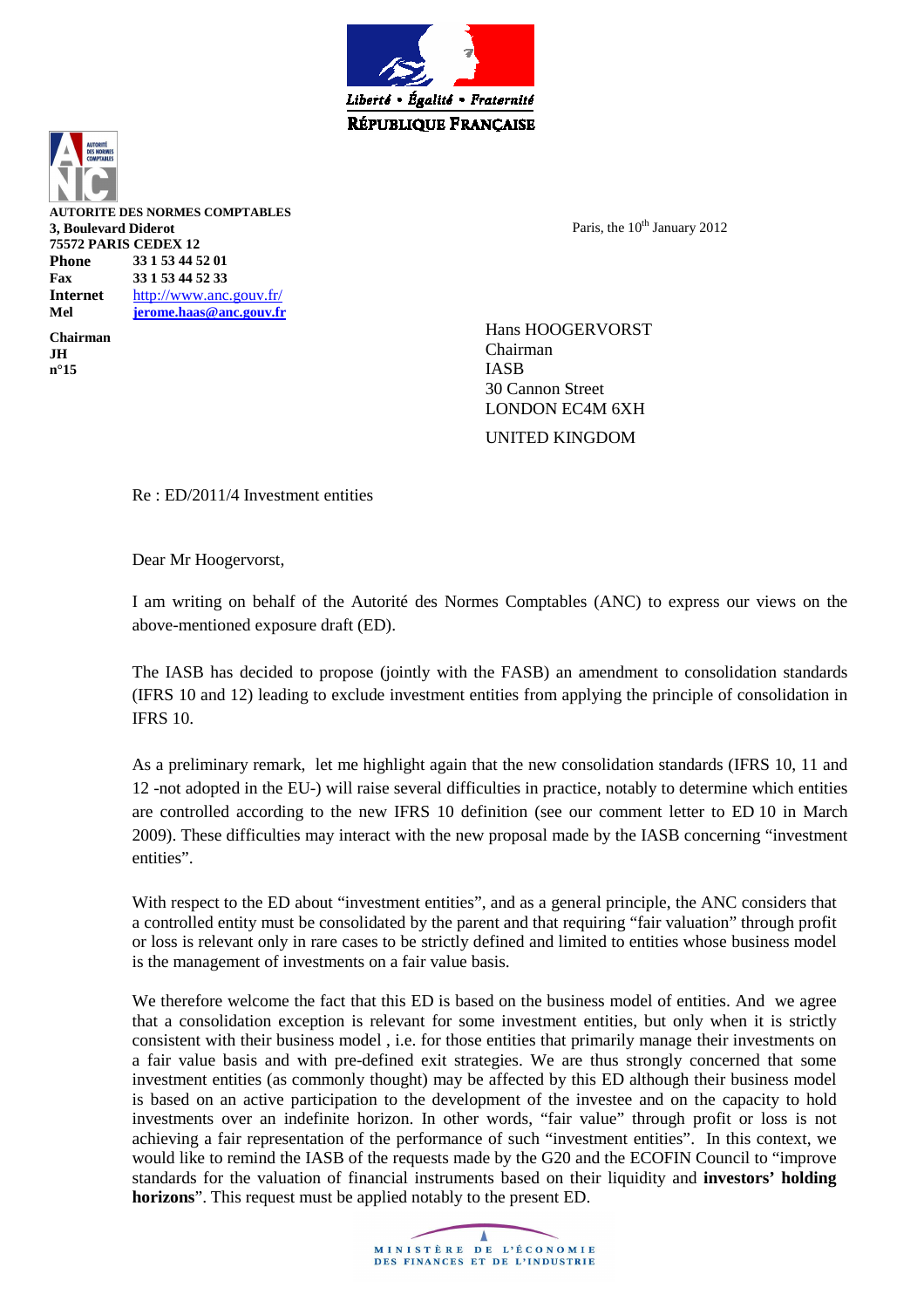Hence, the Board must clarify and more strictly define the criteria for determining when an entity is an investment entity falling into the scope of this ED. These clarifications are essential to ensure that the requirements proposed by this ED will only be applied by entities having a business model that strictly fits a fair value measurement attribute.

The same exception should be provided in the consolidated accounts of the parent of an investment entity that is not itself an investment entity, unless the business model of the investment entity is no longer relevant at the group level.

Our detailed comments on the ED are set out in the Appendix I to this letter.

If you have any questions concerning our comments, we would be pleased to discuss them.

Yours sincerely,

 $\sqrt{d}$ 

Jérôme HAAS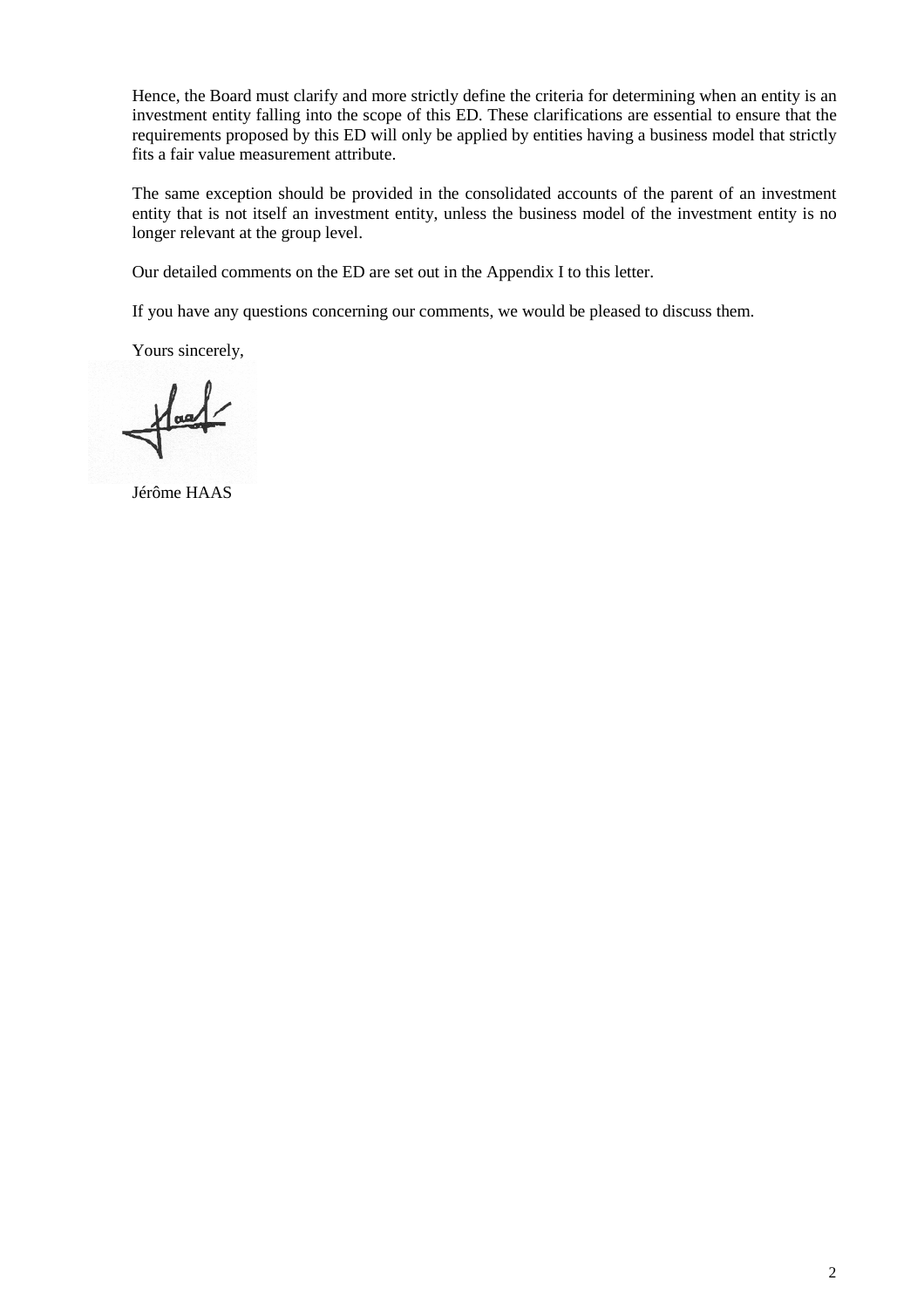#### **Appendix I Detailed comments**

# *Question 1*

*Do you agree that there is a class of entities, commonly thought of as an investment entity in nature, that should not consolidate controlled entities and instead measure them at fair value through profit or loss? Why or why not?* 

With respect to the ED about "investment entities", and as a principle, the ANC considers that a controlled entity must be consolidated by the parent and that requiring fair valuation through profit or loss is relevant only in rare cases to be strictly defined and limited to entities whose business model is the management of investments on a fair value basis.

We therefore welcome the fact that this ED is based on the business model of entities. And we agree that , in some instances, consolidating investments may be less useful than using fair value but only when it is consistent with the business model of the entity, mainly driven by a pre-defined exit strategy.

We disagree with the IASB's assertion that, by nature, an investment entity should not consolidate controlled entities. Investment entities, as commonly thought, may have two different business models:

- 1) the investor's involvement in the investee is based on an active participation to the strategic development (including the decision-making process) of the investee and on a capacity to hold investments over an indefinite horizon.
- 2) the investor purchases a share in the investee initially with pre-defined exit strategies. For instance, entities with a definite life have a holding time horizon that constrains them to plan exit strategies at inception.

The first business model is not consistent with a fair value or instantaneous value through profit or loss which would not reflect the way performance is assessed by management and users. We note that the financial analysts of these types of investment entities are most interested in information on the controlled entity's activity rather than on the fair value of this entity. The second business model is more consistent with fair value measurement.

Therefore, we agree that a consolidation exception is relevant for some investment entities but this exception must be strictly limited (see Question 2) to entities that primarily manage their investments on a fair value basis and with pre-defined exit strategies.

# *Question 2*

*Do you agree that the criteria in this exposure draft are appropriate to identify entities that should be required to measure their investments in controlled entities at fair value through profit or loss? If not, what alternative criteria would you propose, and why are those criteria more appropriate?* 

First of all, we consider that the criteria in this exposure draft do not enable us to have a clear view of the scope of the ED. Some criteria seem to be based on formal conditions rather than on the way these entities are actually running their business.

As expressed in Question 1, the ANC considers that requiring investment entities to measure their investments at fair value through profit or loss is relevant only in limited circomstances. Then, the criteria for determining when an entity is an investment entity within the scope of this ED must be carefully and strictly defined.

In order to strictly distinguish between the two business models of investment companies (as described in Q1) and to demonstrate that an entity strictly meets all the conditions to benefit from the consolidation exception, we consider that the proposed criteria must be modified and/or clarified on the following matters :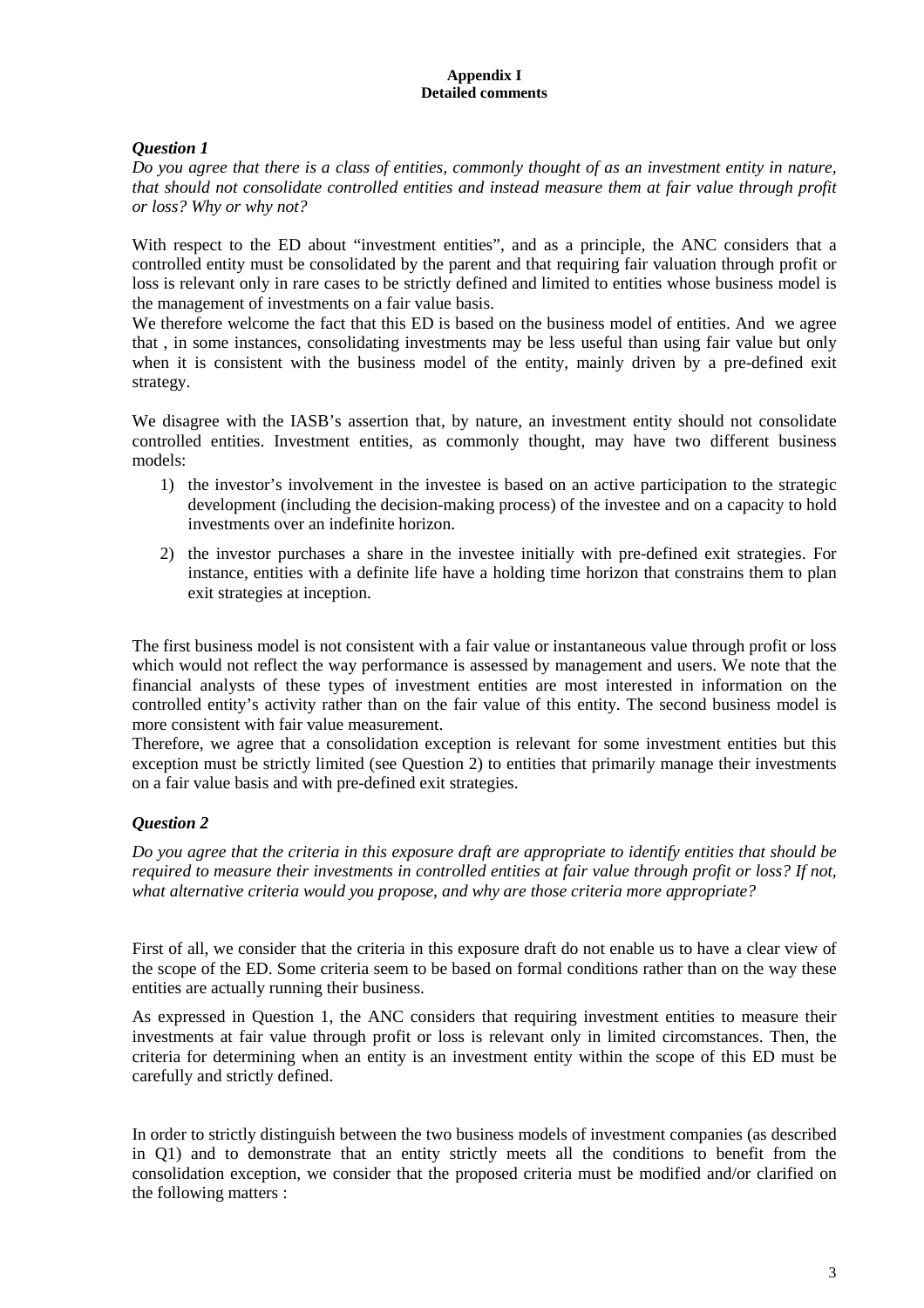- Investments entities that follow a business model (see Q1) that would be consistent with fair value measurement clearly have an exit intention at inception. The notion of "exit strategy" is mentionned in the application guidance of the ED but we believe that this notion must be explicitely added to the other criteria in paragraph 2.
- The investors' holding horizon is one indicator, among others, that must be taken into account in order todistinguish between the two different business models of investment companies described in Q1. We would like to remind the IASB the requests made by the G20 and ECOFIN to "improve standards for the valuation of financial instruments based on their liquidity and investors' holding horizons". As previously expressed, the ANC considers that fair value through profit or loss is not suitable for a fair representation of the performance of the first model investors (as described in Q1).
- The involvement in the decision-making process within the investee must be taken into account to determine the scope of the consolidation exception. The more the investor is involved in the management of the investee, the more full consolidation is relevant. We further note that this kind of condition was proposed by the SOP 07-1 in the US before it was indefinitely deferred by the FASB.
- Fair value management : some may view that the first business model investors (as described in Q1) may not meet this condition because they do not manage and evaluate the performance of their investments based on the day-to-day fair value. However, we believe that the "internally and externally" notion is not clearly defined and could be subject to interpretation. The Board should therefore clarify this crucial criterion, notably by stating in paragraph  $2(e)$ that fair value is the primary driver for investors' decisions rather than an additional one. For instance, the simple fact that an entity provides a Net Asset Value to external investors does not mecanically mean that its performance is evaluated on a fair value basis. We also note an inconsistency between paragraph  $2(e)$  using the words "substantially all..." and paragraph B17 beginning by "all controlled investments".
- Definition of "Fair value": the IASB should clarify if the fair value notion used in the criteria of the ED is referring to the IFRS 13 definition or not. For instance, we note that investment entities may use a valuation methodology which is consistent with the recommendations of the International Private Equity Valuation Board (IPEV) but not fully with IFRS 13 requirements. Hence, according to IPEV, the fair value is " the price at which an orderly transaction would take place between Market Participants at the Reporting Date", which is not subject to a "seller bias" created by the "exit price" notion. Besides, the IVSC, which issues guidance for the valuation profession, defines the fair value as "the estimated price for the transfer of an asset or liability between identified knowledgeable and willing parties that reflects the respective interests of those parties". The IVSC considers "that the IFRS definition is generally consistent with a market value" whereas "fair value (as defined by the IVSC) requires the assessment of the price that is *fair* between two identified parties taking into account the respective advantages and disadvantages that each will gain from the transaction" (IVS 2011).

Other detailled comments on the proposed criteria are also expressed in questions 3 to 5.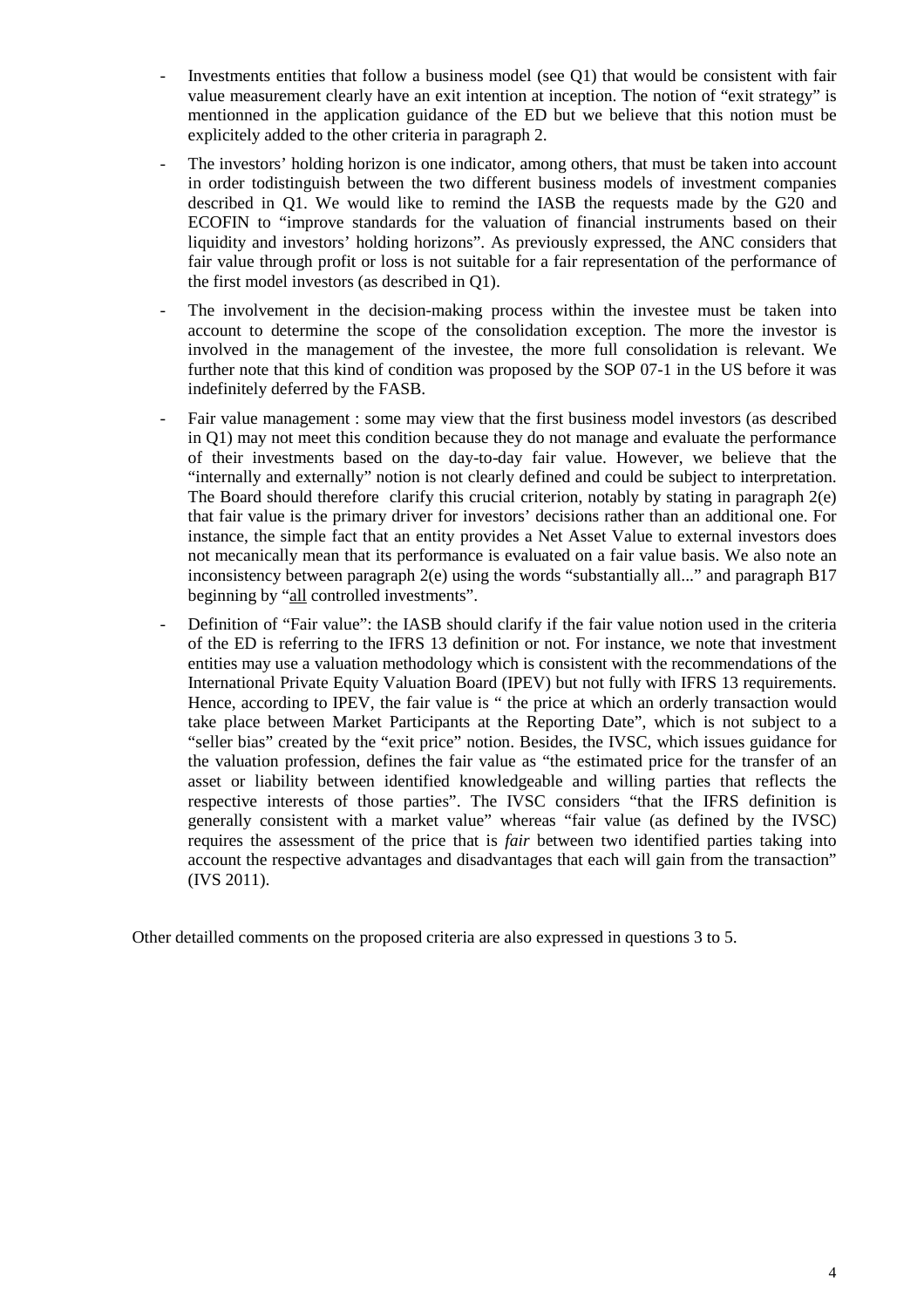### *Question 3*

*Should an entity still be eligible to qualify as an investment entity if it provides (or holds an investment in an entity that provides) services that relate to:* 

 *(a) its own investment activities? (b) the investment activities of entities other than the reporting entity? Why or why not?* 

We agree with the IASB that an entity should still be eligible to qualify as an investment entity if it provides or holds an entity that provides investment-related services.

#### *Question 4*

*a) Should an entity with a single investor unrelated to the fund manager be eligible to qualify as an investment entity? Why or why not?* 

*(b) If yes, please describe any structures/examples that in your view should meet this criterion and how you would propose to address the concerns raised by the Board in paragraph BC16.* 

Some entities may hold fully-owned subsidiaries dedicated to private equity activities (e.g. a corporate venture subsidiary). These entities would be precluded from the consolidation exception allowed by the ED.

However, we agree that it is very difficult to distinguish between purely financial investments and strategic investments when the investment entity has a unique shareholder. Moreover, a consolidation exception may raise several concerns for dedicated funds, notably regarding transparency.

Therefore, on balance, we agree with the Board that a pooling of unrelated investors is a relevant presumption to strictly define the scope of the consolidation exception. Hence, an entity with a single investor should not be eligible to qualifiy as an investment entity regardless of whether the fund manager is unrelated or not.

# *Question 5*

*Do you agree that investment entities that hold investment properties should be required to apply the fair value model in IAS 40, and do you agree that the measurement guidance otherwise proposed in the exposure draft need apply only to financial assets, as defined in IFRS 9 and IAS 39 Financial Instruments: Recognition and Measurement? Why or why not?* 

We are not sure to have a clear understanding of the interraction between this ED dealing with the treatment of controlled investees, associates and joint ventures by investment entities and the requirements (including accounting options) of IAS 39/IFRS 9 for financial instruments and IAS 40 for investment properties.

We note that IAS 40 allows a free option for entities to measure their investment properties at fair value or amortised cost. The Board should clarify that this ED does not preclude entities that currently use amortised cost to retain this accounting treatment in the future, simply because they look like an investment entity. The ANC considers that, choosing the amortised cost measurement under IAS 40, is an indication that the entity may not fall into the scope of this ED (notably because the 2(e) criterion may not be met).

Similarly, the Board should clarify that entities falling into the scope of this ED should be prevented from using the AFS category under IAS 39 (or the FV through OCI option under IFRS 9) for financial instruments not directly addressed by the measurement requirements of the ED, in order to be consistent with the business model.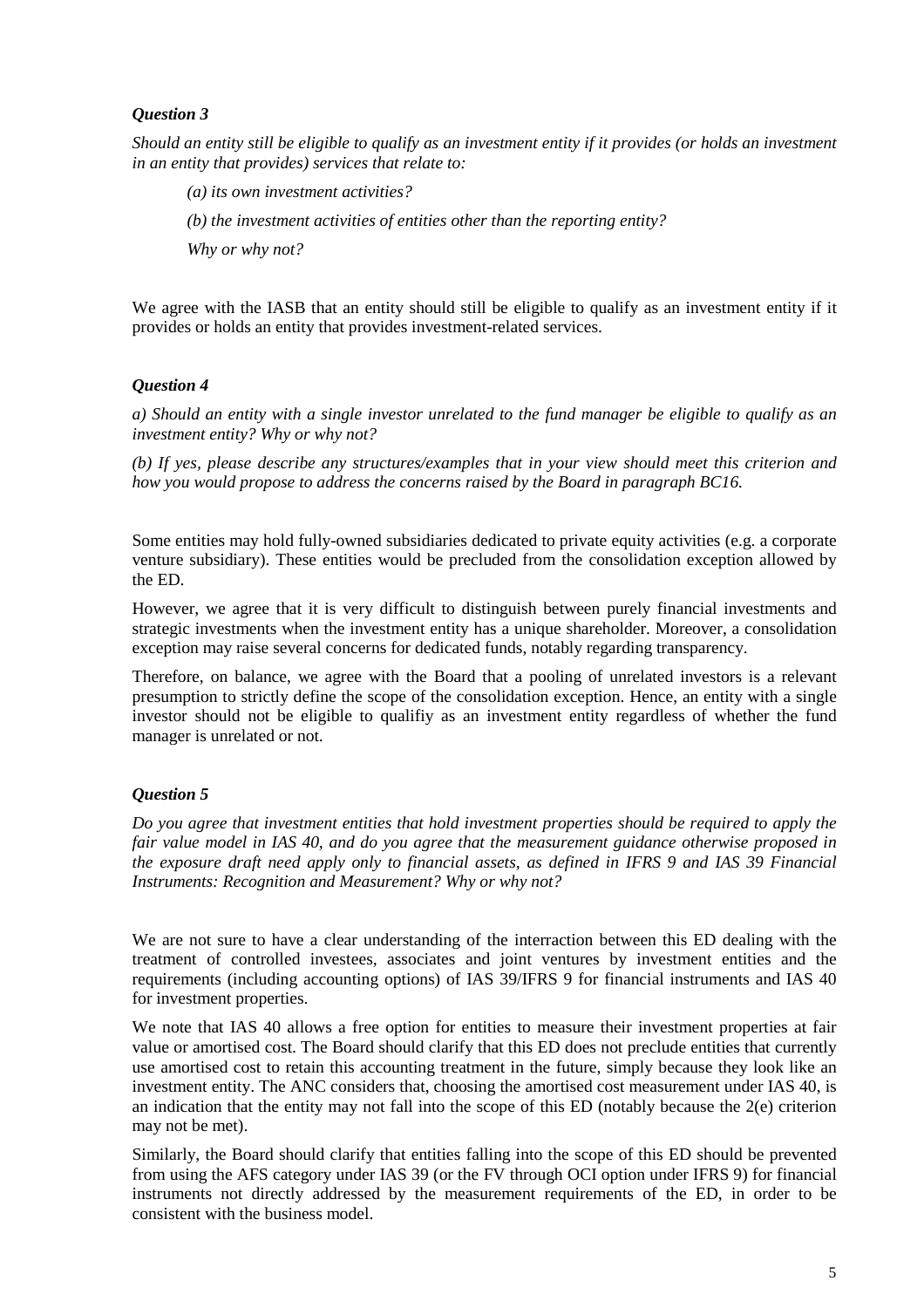### *Question 6*

*Do you agree that the parent of an investment entity that is not itself an investment entity should be required to consolidate all of its controlled entities including those it holds through subsidiaries that are investment entities? If not, why not and how would you propose to address the Board's concerns?* 

When the consolidation exception is consistent with the business model of the investment entity (strictly defined as expressed in Q1 and Q2), we consider that this is true at each level of reporting (the investment entity itself and its parent).

Therefore, we disagree with the IASB proposal to forbid the consolidation exception at a non investment parent company level, unless the business model of the investment entity is no longer relevant at the group level.

We acknowledge that some may be concerned about potential accounting inconsistencies and possibilities for abuse when accounting for an investment entity in the consolidated financial statements of a group. However, we believe that these circumstances should be rare (notably because of the criteria listed in paragraph 2 such as "pooling of funds") and could be dealt with by adding specific requirements in the consolidation standard. For instance, the holding of own shares by a parent entity through an investment entity could be addressed by the Board by including specific requirements regarding the treatment of intercompany transactions in the consolidation statements or by requiring a "look-through" analysis.

#### *Question 7*

*a) Do you agree that it is appropriate to use this disclosure objective for investment entities rather than including additional specific disclosure requirements?* 

*(b) Do you agree with the proposed application guidance on information that could satisfy the disclosure* 

The ANC considers that a disclosure objective or principle is better than a "check-list" in order to provide relevant information that suits the specific situation of the reporting entity.

However, we do not have a clear understanding of the type of information that the Board has in mind on controlled investments that fall within the scope of this ED. The IASB asks preparers to "avoid unnecessary duplication of disclosures if other IFRSs require disclosure of the same information (§B20)" without explaining the type of information expected to be provided. Does the Board expect entities to provide all information requested by IFRS 12 for controlled entities? At the same time, is it relevant to disclose valuation assumptions such as forecasts or business plan figures whereas this information is not required for consolidated entities?

The Board should therefore clarify the kind of information that is needed for controlled investments that are not consolidated according to the proposals.

Moreover, the Board should avoid mentioning disclosures, such as B19(b) and (c), that may be viewed as "financial performance measures and indicators" for management commentary reporting purposes. We reaffirm that the form and content of management commentary-type information should continue to be governed by regional and/or national legislation or regulations (see our comment letter to the ED *management commentary* in Febuary 2010).